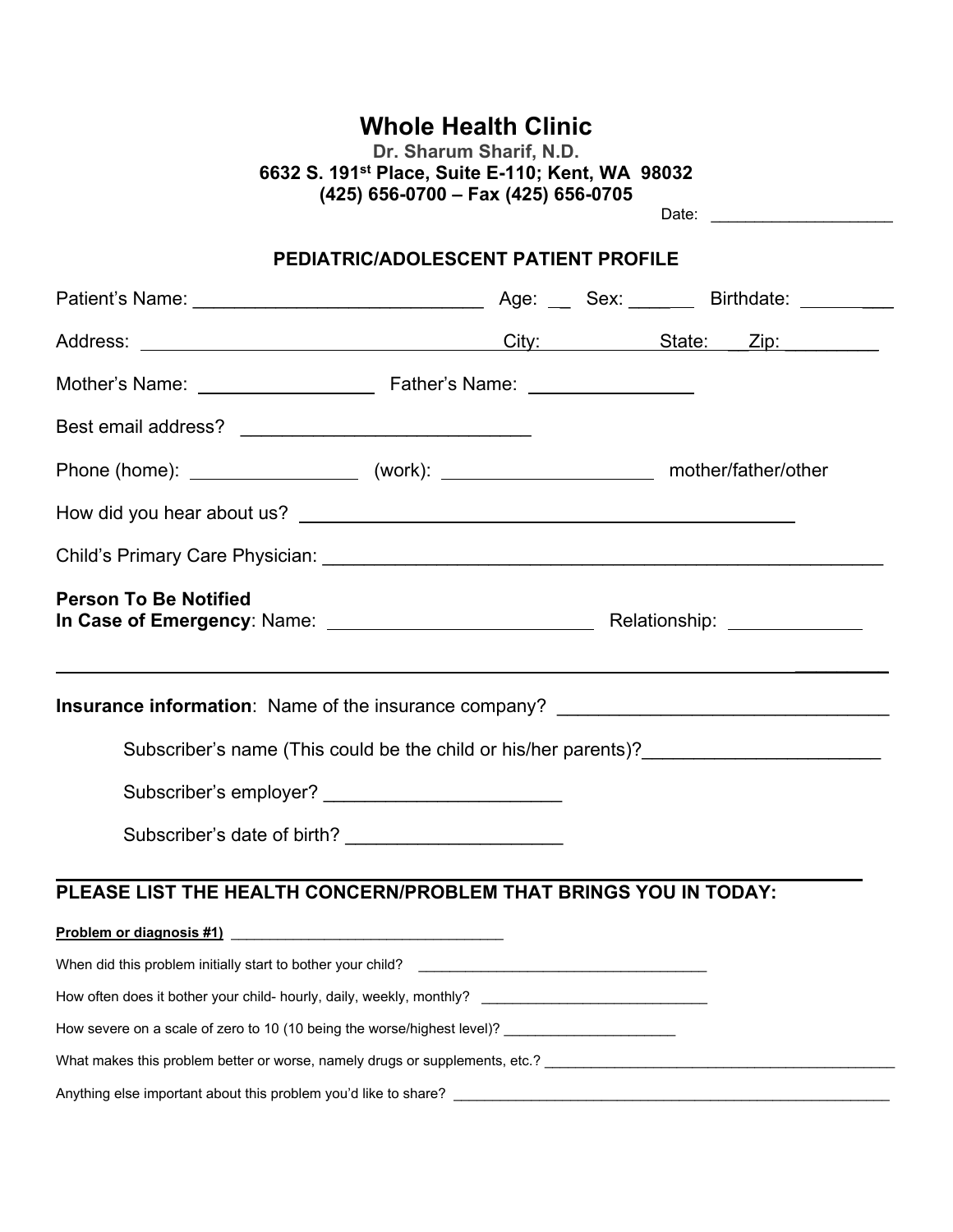#### **Problem or diagnosis #2)** \_\_\_\_\_\_\_\_\_\_\_\_\_\_\_\_\_\_\_\_\_\_\_\_\_\_\_\_\_\_\_\_\_\_\_

| When did this problem initially start to bother your child?                 |  |
|-----------------------------------------------------------------------------|--|
| How often does it bother your child- hourly, daily, weekly, monthly?        |  |
| How severe on a scale of zero to 10 (10 being the worse/highest level)?     |  |
| What makes this problem better or worse, namely drugs or supplements, etc.? |  |
| Anything else important about this problem you'd like to share?             |  |

### **Problem or diagnosis #3)** \_\_\_\_\_\_\_\_\_\_\_\_\_\_\_\_\_\_\_\_\_\_\_\_\_\_\_\_\_\_\_\_\_\_\_\_

| When did this problem initially start to bother your child?                                                                                             |  |
|---------------------------------------------------------------------------------------------------------------------------------------------------------|--|
| How often does it bother your child- hourly, daily, weekly, monthly?<br>the contract of the contract of the contract of the contract of the contract of |  |
| How severe on a scale of zero to 10 (10 being the worse/highest level)?                                                                                 |  |
| What makes this problem better or worse, namely drugs or supplements, etc.?                                                                             |  |
| Anything else important about this problem you'd like to share?                                                                                         |  |

### **Problem or diagnosis #4)** \_\_\_\_\_\_\_\_\_\_\_\_\_\_\_\_\_\_\_\_\_\_\_\_\_\_\_\_\_\_\_\_\_\_\_\_

| When did this problem initially start to bother your child?                 |  |
|-----------------------------------------------------------------------------|--|
| How often does it bother your child- hourly, daily, weekly, monthly?        |  |
| How severe on a scale of zero to 10 (10 being the worse/highest level)?     |  |
| What makes this problem better or worse, namely drugs or supplements, etc.? |  |
| Anything else important about this problem you'd like to share?             |  |

#### **Problem or diagnosis #5)** \_\_\_\_\_\_\_\_\_\_\_\_\_\_\_\_\_\_\_\_\_\_\_\_\_\_\_\_\_\_\_\_\_\_\_\_

| How often does it bother your child- hourly, daily, weekly, monthly? ______________________________                                                           |
|---------------------------------------------------------------------------------------------------------------------------------------------------------------|
|                                                                                                                                                               |
| What makes this problem better or worse, namely drugs or supplements, etc.? [14] Mathematics this problem better or worse, namely drugs or supplements, etc.? |
|                                                                                                                                                               |
|                                                                                                                                                               |
|                                                                                                                                                               |
|                                                                                                                                                               |
| How often does it bother your child- hourly, daily, weekly, monthly? ______________________________                                                           |
| How severe on a scale of zero to 10 (10 being the worse/highest level)?                                                                                       |

Anything else important about this problem you'd like to share? \_\_\_\_\_\_\_\_\_\_\_\_\_\_\_\_\_\_\_\_\_\_\_\_\_\_\_\_\_\_\_\_\_\_\_\_\_\_\_\_\_\_\_\_\_\_\_\_\_\_\_\_\_\_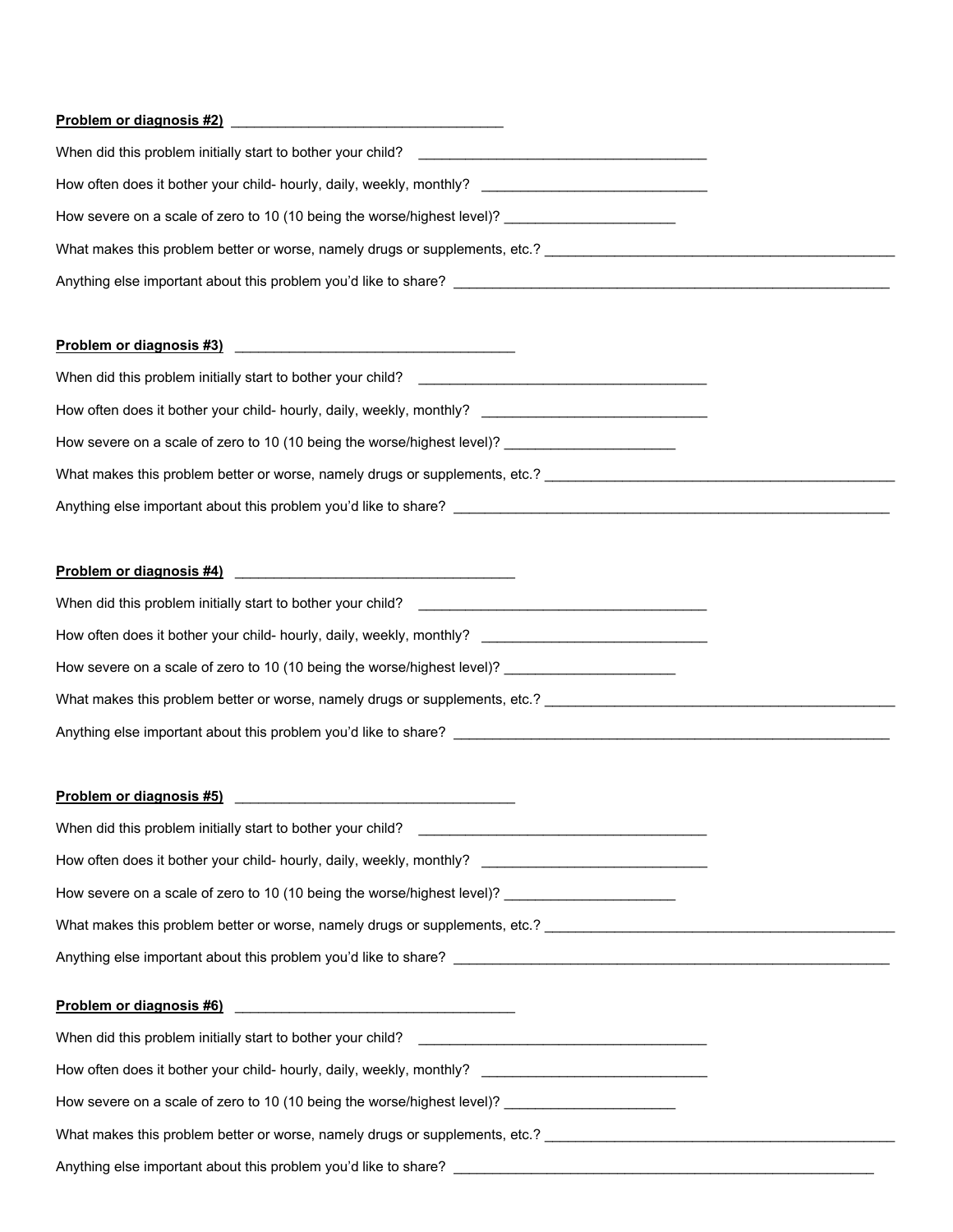**If you have other problems you'd like to share with us, please type them up on a separate sheet of paper in the same format as above.** 

### **HISTORY OF THIS CONCERN/PROBLEM:**

| 1. Has child received any treatment for this illness? | <b>ves</b> | no |
|-------------------------------------------------------|------------|----|
| If yes, what?                                         |            |    |
| 2. Has child ever had this illness in the past?       | ves        | no |
| If yes, when?                                         |            |    |
| 3. How long has he/she had this illness?              |            |    |

| <b>MEDICATIONS:</b>                                          |     |      |           | <b>SUPPLEMENTS:</b>                            |     |      |      |  |  |
|--------------------------------------------------------------|-----|------|-----------|------------------------------------------------|-----|------|------|--|--|
|                                                              | now | past | frequency |                                                | now | past | dose |  |  |
| Aspirin<br>Tylenol<br>Antibiotics                            |     |      |           | <b>Vitamins</b><br><b>Minerals</b><br>Fluoride |     |      |      |  |  |
| Decongestants<br>Other<br>Allergies to drugs or medications: |     |      |           | Herbs:                                         |     |      |      |  |  |
|                                                              |     |      |           |                                                |     |      |      |  |  |

**HOSPITALIZATIONS / SURGERIES / ACCIDENTS / SERIOUS INJURIES:** Describe each incident and give date & age:

**MEDICATIONS TAKEN IN THE LAST 5 YEARS:** (Include dates and duration)

**IMMUNIZATIONS:** (List types, dates given, and any adverse reactions)

#### \_\_\_\_\_\_\_\_\_\_\_\_\_\_\_\_\_\_\_\_\_\_\_\_\_\_\_\_\_\_\_\_\_\_\_\_\_\_\_\_\_\_\_\_\_\_\_\_\_\_\_\_\_\_\_\_\_\_\_\_\_\_\_\_\_\_\_\_\_\_\_\_\_\_\_\_\_\_\_\_ **SOCIAL HISTORY:**

|     | Parents: Single<br>Married | Separated<br><b>Divorced</b>  |
|-----|----------------------------|-------------------------------|
|     | <b>Mother's Occupation</b> | <b>Full Time</b><br>Part Time |
|     | <b>Father's Occupation</b> | Part Time<br><b>Full Time</b> |
| (2) | Other Guardian:            | Relationship                  |
| 3)  | Others Residing in Home:   | Relationship                  |
| 4)  | Daycare/Preschool/School:  | Where                         |
|     | How Many Hours Each Day?   | How Many Days Of The Week?    |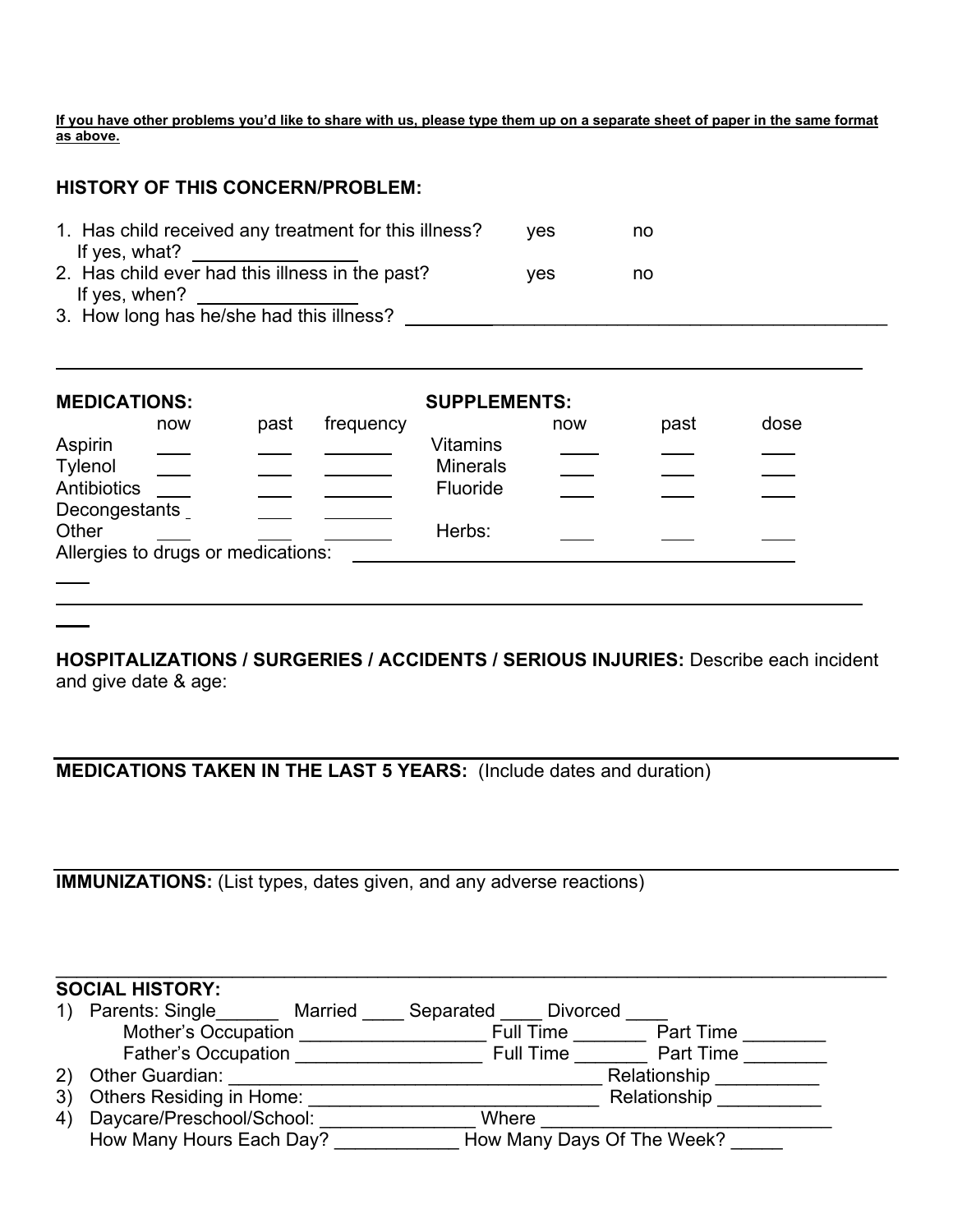| 5)         | Siblings:<br>1)<br>2)                                                                                                          | <b>NAME</b>                                                                                                                         | <b>AGE</b>                                                                                        |                                                                                              | <b>HEALTH PROBLEMS</b> |                                                                                                                                                                                                                                                                                                        |
|------------|--------------------------------------------------------------------------------------------------------------------------------|-------------------------------------------------------------------------------------------------------------------------------------|---------------------------------------------------------------------------------------------------|----------------------------------------------------------------------------------------------|------------------------|--------------------------------------------------------------------------------------------------------------------------------------------------------------------------------------------------------------------------------------------------------------------------------------------------------|
| 6)         | 3)                                                                                                                             |                                                                                                                                     |                                                                                                   |                                                                                              |                        | Interaction With Relatives: Who? How Often?                                                                                                                                                                                                                                                            |
| <b>NOW</b> | <b>CHILD'S HEALTH HISTORY (please check)</b><br><b>PAST</b>                                                                    | <b>NEVER</b><br>Acne<br>Allergies<br>Anemia<br>Asthma<br>Colic<br>Cradle Cap<br>Depression<br><b>Diarrhea</b><br>Earaches<br>Eczema | <b>Bed Wetting</b><br><b>Birth Defects</b><br>Constipation<br>Cough/Wheeze<br><b>Dizzy Spells</b> | <b>NOW</b>                                                                                   | <b>PAST</b>            | <b>NEVER</b><br>Epilepsy/Seizures<br>Fatigue<br><b>Frequent Infections</b><br>Headaches<br><b>Heart Murmur</b><br><b>High Fever</b><br><b>Hyperactivity/ ADD</b><br>Insomnia<br>Jaundice<br><b>Learning Difficulties</b><br><b>Moodiness</b><br><b>Stuffy Nose</b><br>Thrush<br><b>Vomiting Spells</b> |
|            | <b>CHILDHOOD ILLNESSES</b> (Please check and indicate at what age)<br>Chicken pox<br><b>Measles</b><br><b>Mumps</b><br>Rubella | <b>Whooping Cough</b>                                                                                                               |                                                                                                   | <b>Scarlet Fever</b><br><b>Rheumatic Fever</b><br><b>Strep Throat</b><br>Pneumonia<br>Asthma |                        | Mononucleosis<br>Ear Infections<br><b>Tonsillitis</b><br>Croup<br>other                                                                                                                                                                                                                                |
|            |                                                                                                                                | Alcoholism<br>Allergies<br>Anemia<br><b>Arthritis</b><br>Asthma<br><b>Birth Defects</b><br>Other (Describe)                         |                                                                                                   | Cancer<br><b>Diabetes</b><br>Eczema<br><b>Epilepsy</b><br><b>Stroke</b><br>Obesity           |                        | <b>FAMILY HISTORY:</b> Identify all family members who have or have had any of the following:<br><b>High Blood Pressure</b><br>Hypoglycemia<br><b>Mental Illness</b><br>Thyroid disorder<br><b>Heart Disease</b><br><b>Hearing Loss</b>                                                                |
|            | <b>PRENATAL/ BIRTH HISTORY:</b><br>describe in space provided) :                                                               |                                                                                                                                     |                                                                                                   |                                                                                              |                        | <b>MOTHER'S health</b> during the pregnancy with this INFANT/ CHILD/ ADOLESCENT<br>(check and                                                                                                                                                                                                          |

| Age             | Trauma/Injury | <b>Alcohol Consumption</b> | <b>Illness</b> |
|-----------------|---------------|----------------------------|----------------|
| <b>Bleeding</b> | stress        | Nausea                     |                |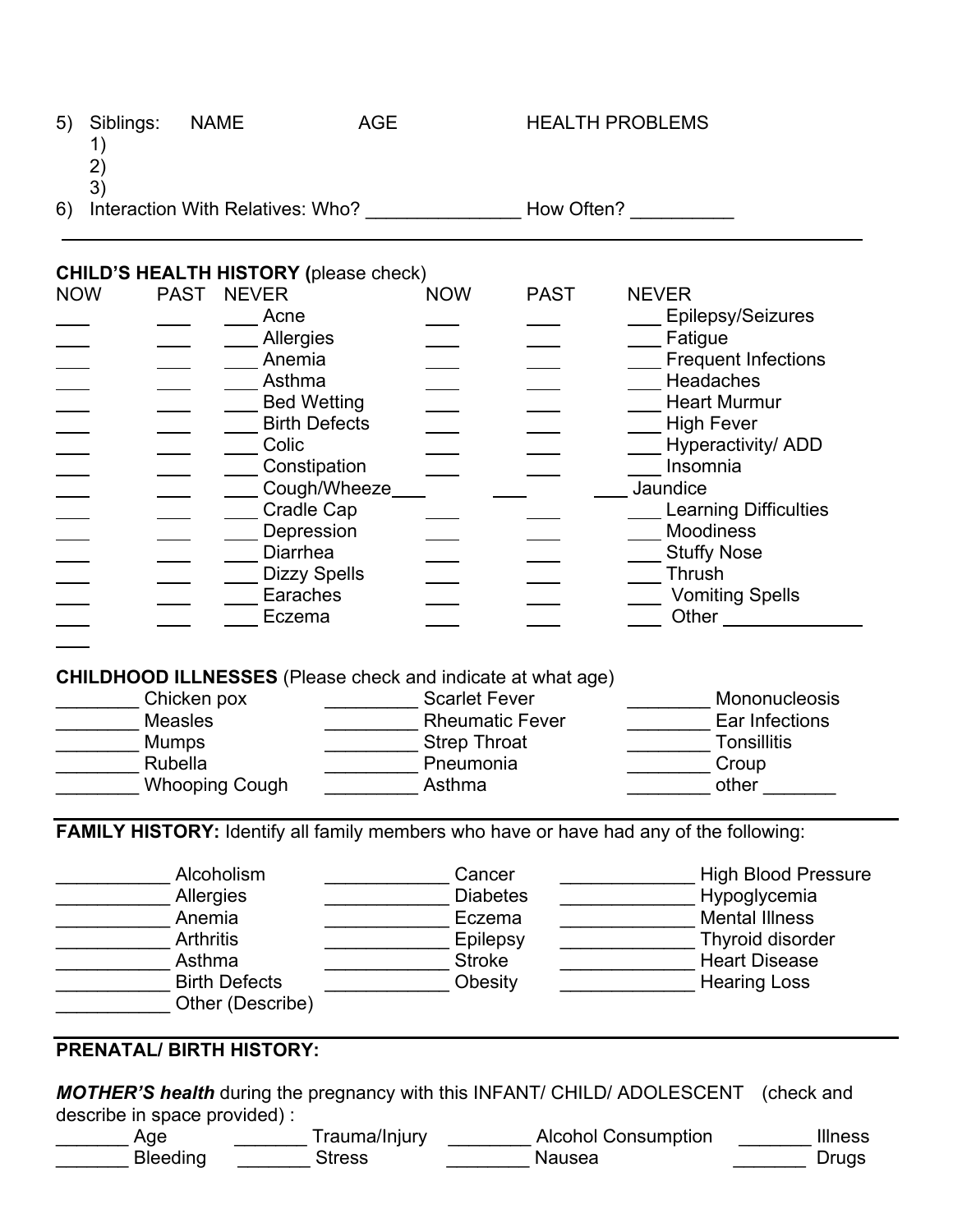| Smoking<br><b>Medications</b>        | X-rays<br>Other    | <b>High Blood Pressure</b> |               | Toxemia |    |
|--------------------------------------|--------------------|----------------------------|---------------|---------|----|
| Describe:                            |                    |                            |               |         |    |
| TERM: Full<br>Was birth / pregnancy: | Premature<br>Easy? | Late<br>Difficult?         | Birth Weight: | LBS     | OZ |
| Place of Birth:                      | Hospital<br>Home   | Clinic                     | Other         | Method  |    |

### **HABITS:**

- 1.) Does your child eat a special diet?
- 2.) What are your child's favorite foods?
- 3.) What is your child's general disposition?
- 4.) How much does your child sleep?
- 5.) Does your child wear: \_\_\_\_\_\_ cloth diapers \_\_\_\_\_ disposable \_\_\_\_\_ none
- 6.) Date of last check-up\_\_\_\_\_\_\_\_\_\_\_\_\_\_\_\_\_ with Dr. \_\_\_\_\_\_\_\_\_\_\_\_\_\_\_\_\_\_\_\_\_\_\_\_\_\_\_\_
- 7.) List any chemicals, metals, dusts, smoke or fumes your child has been repeatedly exposed to:
- 8.) Does your child react to pollens? If so, then which ones?
- 9.) Does your child react to foods? If so, then which ones?